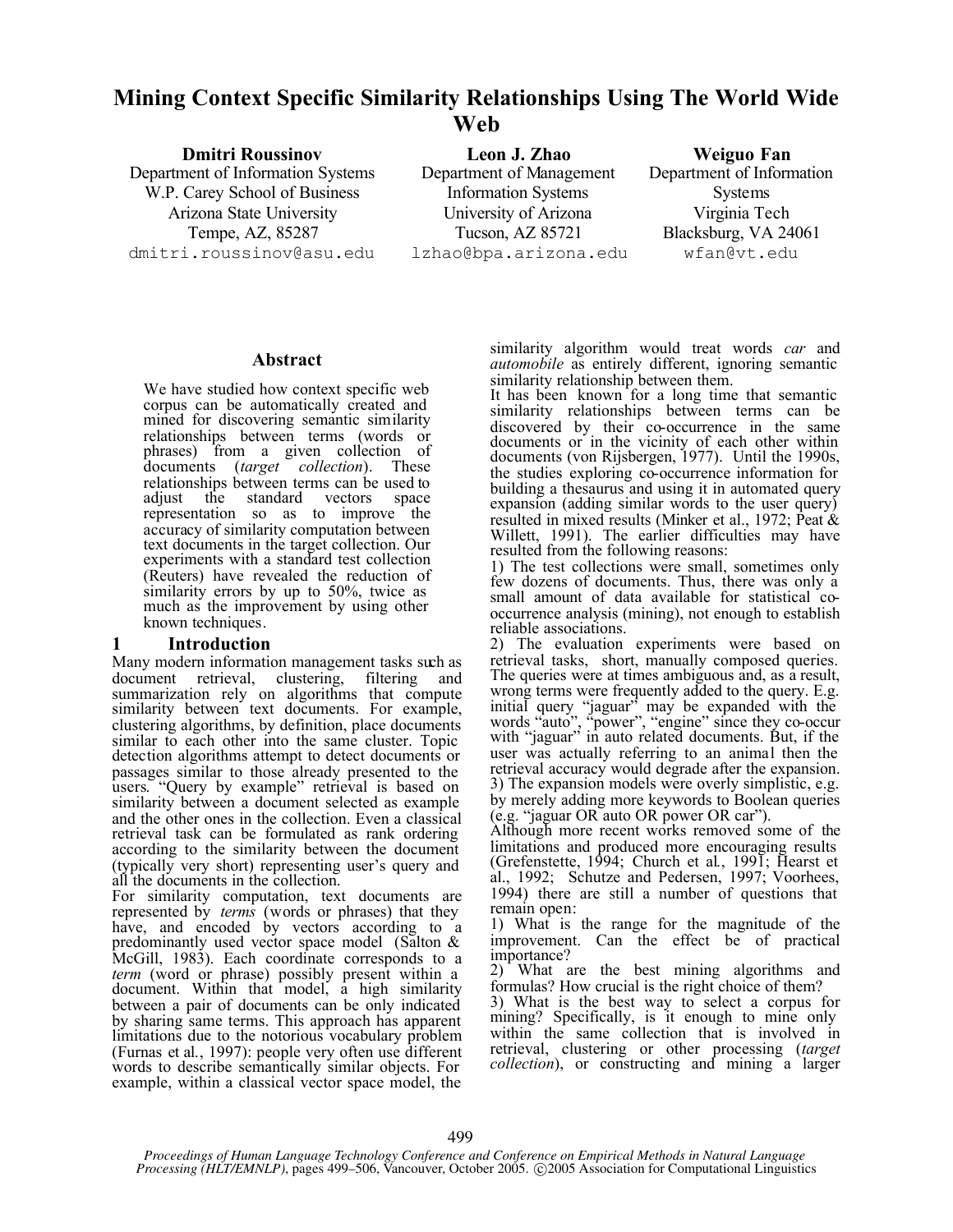external corpus (like a subset of World Wide Web) would be of much greater help?

4) Even if the techniques studied earlier are effective (or not) for query expansion within the document retrieval paradigm, are they also effective for a more general task of document similarity computation? Similarity computation stays behind almost all information retrieval tasks including text document retrieval, summarization, clustering, categorization, query by example etc. Since documents are typically longer than user composed queries, their vector space representations are much richer and thus expanding them may be more reliable due to implicit disambiguation.

Answering these questions constitutes the novelty of our work. We have developed a Context Specific Similarity Expansion (CSSE) technique based on word co-occurrence analysis within pages  $\rm co\text{-}occurrence$  analysis automatically harvested from the WWW (Web corpus) and performed extensive testing with a well known Reuters collection (Lewis, 1997). To test the similarity computation accuracy, we designed a simple combinatorial metric which reflects how accurately (as compared to human judgments) the algorithm, given a document in the collection, orders all the other documents in the collection by the perceived (computed) similarity. We believe that using this metric is more objective and reliable than trying to include all the traditional metrics specific to each application (e.g. recall/precision for document retrieval, type I/II errors for categorization, clustering accuracy etc.) since the latter may depend on the other algorithmic and implementation details in the system. For example, most clustering algorithms rely on the notion of similarity between text documents, but each algorithm (k-means, minimum variance, single link, etc.) follows its own strategy to maximize similarity within a cluster.

We have found out that our CSSE technique have reduced similarity errors by up to 50%, twice as much as the improvement due to using other known techniques such as Latent Semantic Indexing (LSI) and Pseudo Relevance Feedback (PRF) within the same experimental framework. In addition to this dramatic improvement, we have established the importance of the following for the success of the expansion: 1) using external corpus (a constructed subset of WWW) in addition to the target collection 2) taking the context of the target collection into consideration 3) using the appropriate mining formulas. We suggest that these three crucial components within our technique make it significantly distinct from those explored early and also explain more encouraging results.

The paper is structured as follows. Section 2 discusses previous research results that are closely related to our investigation. Section 3 presents algorithms implemented in our experiments. Section experiments including error reduction, sensitivity analysis, and comparison with other techniques. Finally, Section 5 concludes the paper by explaining our key contributions and outlining our future research.

# **2 Related Work**

Most of the prior works performed only mining within the target collection itself and revealed results ranging from small improvements to negative effects (degrading performance). Throughout our paper, we refer to them as *self-mining* to distinguish from mining *external* corpus, which we believe is more promising for similarity computation between<br>documents due to the following intuitive due to the following intuitive consideration. Within self-mining paradigm, terms *t1* and *t2* have to frequently co-occur in the collection in order to be detected as associated (synonymic). In that case, expanding document *D* representation with a term *t2* when the document already has term *t1* is not statistically likely to enrich its representation since t2 is likely to be in document *D* anyway. We believe mining external larger and contextually related corpus has the potential to discover more interesting associations with much higher reliability than just from the target collection. That is why, this paper focuses on constructing and mining the external corpus.

There are very few studies that used external corpus and standard evaluation collections. Grefenstette (1994) automatically built a thesaurus and applied it for query expansion, producing better results than using the original queries. Gauch et al. (1998) used one standard collection for mining (TREC4) and another (TREC5) for testing and achieved 7.6%<br>improvement. They also achieved 28.5% improvement. improvement on the narrow-domain Cystic Fibrosis collection. Kwok (1998) also reported similar results with TREC non Web collections. Ballesteros and Croft (1998) used unlinked corpora to reduce the ambiguity associated with phrasal and term translation in Cross-Language Retrieval.

There are even fewer studies involving semantic mining on the Web and its methodological evaluation. Géry and Haddad Géry (1999) used about 60,000 documents from one specific domain for mining similarity among French terms and tested the results using 4 ad hoc queries. Sugiura and Etzioni (2000) developed a tool called Q-Pilot that mined the web pages retrieved by commercial search engines and expanded the user query by adding similar terms. They reported preliminary yet encouraging results but tested only the overall system, which includes the other, not directly related to mining features, such as clustering, pseudorelevance feedback, and selecting the appropriate external search engine. Furthermore, they only used the correctness of the engine selection as the evaluation metric . There are some other well known techniques that do not perform mining for a thesaurus explicitly but still capture and utilize semantic similarity between the terms in an implicit way, namely Latent Semantic Indexing (LSI) and Pseudo Relevance Feedback (PRF). Latent Semantic Indexing (Analysis) (Deerwester et al., 1998) a technique based on Singular Value Decomposition, was studied in a number of works. It reduces the number of dimensions in the document space thus reducing the noise (linguistic variations) and bringing semantically similar terms together, thus it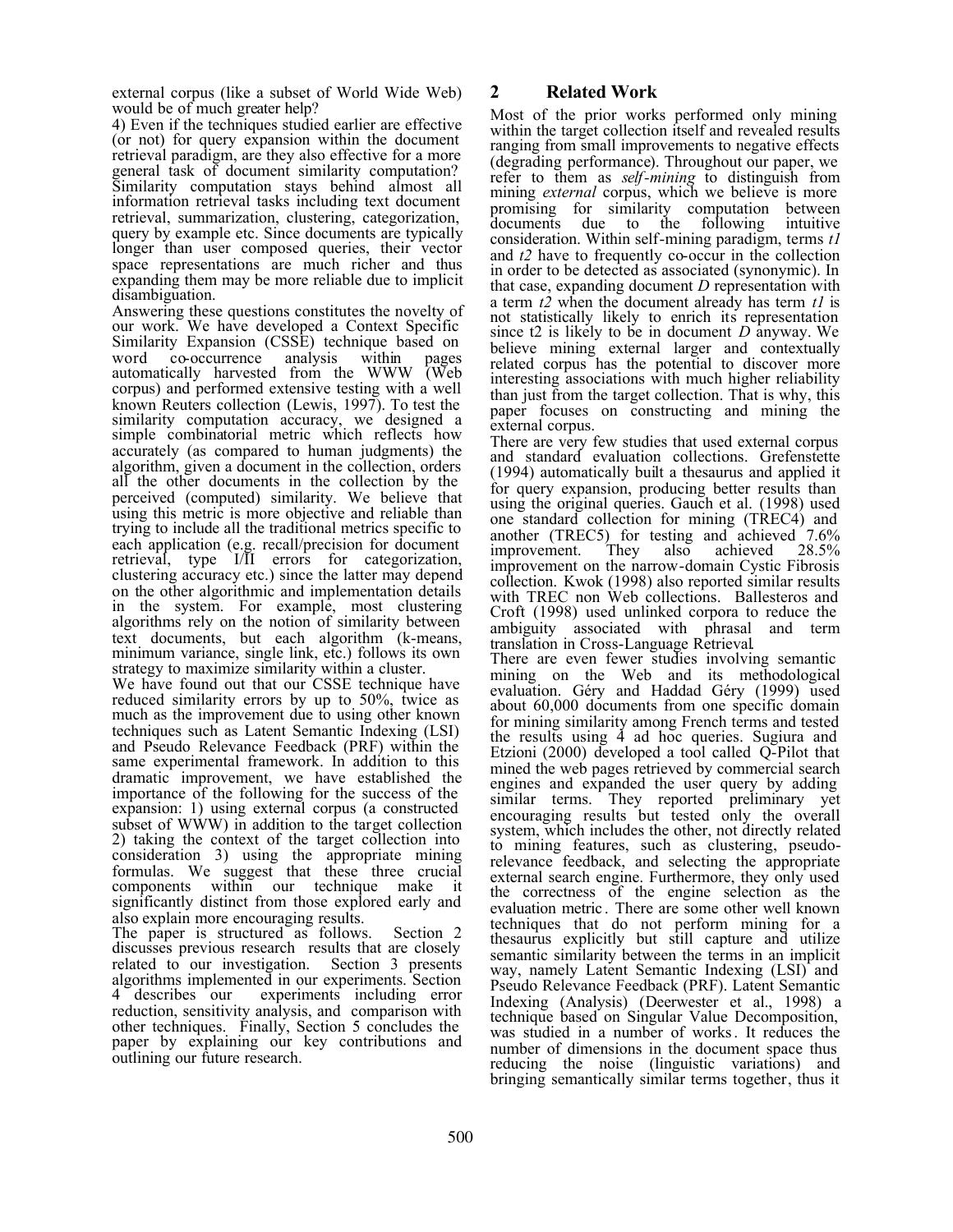

Figure 1. The average error reduction (%) as a function of average document vector change *Ca* for various threshold parameters *Thresh*.

takes into consideration the correlation between the terms. The reported improvements so far however have not exceeded 10-15% in standard collections) and sensitive to the choice of the semantic axis (reduced dimensions). The general idea behind the Pseudo Relevance Feedback (PRF) (Croft & Harper, 1979) or its more recent variation called Local Context Analysis (Xu & Croft, 2000) is to assume that the top rank retrieved documents are relevant and use certain terms from them for the query expansion. A simple approach has been found to increase performance over 23% on the TREC3 and TREC4 collections and became internal part of modern IR systems. Although this idea has been only applied so far to users' queries, we extended it in this study to similarity computation between documents in order to compare with our approach. Although we believe this extension is novel, it is not the focus of this study. It is also worth mentioning that both LSI and PRF fall into "self-mining" category since they do not require external corpus.

A manually built and maintained ontology (a thesaurus), such as WorldNet, may serve as a source of similarity between terms and has been shown to be useful for retrieval tasks (Voorhees, 1994). However, one major drawback of manual approach is high cost of creating and maintaining. Besides, the similarity between terms is context specific. For example, for a campus computer support center the words *student*, *faculty*, *user* are almost synonyms, but for designers of educational software (e.g. Blackboard), the words *student* and *faculty* would represent entirely different roles.

Although the terms "mining", "web mining" and "knowledge discovery" have been used by other researchers in various contexts (Cooley, 1997), we

believe it is legitimate to use them to describe our work for two major reasons: 1) We use algorithms and formulas coming from the data mining field, specifically signal to noise ratio association metric (Church, 1989; Church, 1991) 2) Our approach interacts with commercial search engines and harvests web pages contextually close to the target collection, and there is mining of resources (the search engine database) and discovery of content (web pages) involved. We admit that the term "mining" may be also used for a more sophisticated or different kind of processing than our approach here.

### **3 Algorithms And Implementations**

The target collection (Reuters in our experiment) is indexed and its most representative terms are used to construct a corpus from an external source (e. g. World Wide Web). The term-to-term similarity matrix is created by co-occurrence analysis within the corpus and subsequently used to expand document vectors in order to improve the accuracy (correctness) of similarity computation between the documents in the target collection. Although in this work we do not study the effects on the individual applications of the similarity computation, it is crucial for such tasks as retrieval, clustering, categorization or topic detection.

### **3.1 Building a Web Corpus**

We designed and implemented a heuristic algorithm that takes advantage of the capabilities provided by commercial web search engines. In our study, we used AltaVista (www.altavista.com), but most other search engines would also qualify for the task. Ideally, we would like to obtain web pages that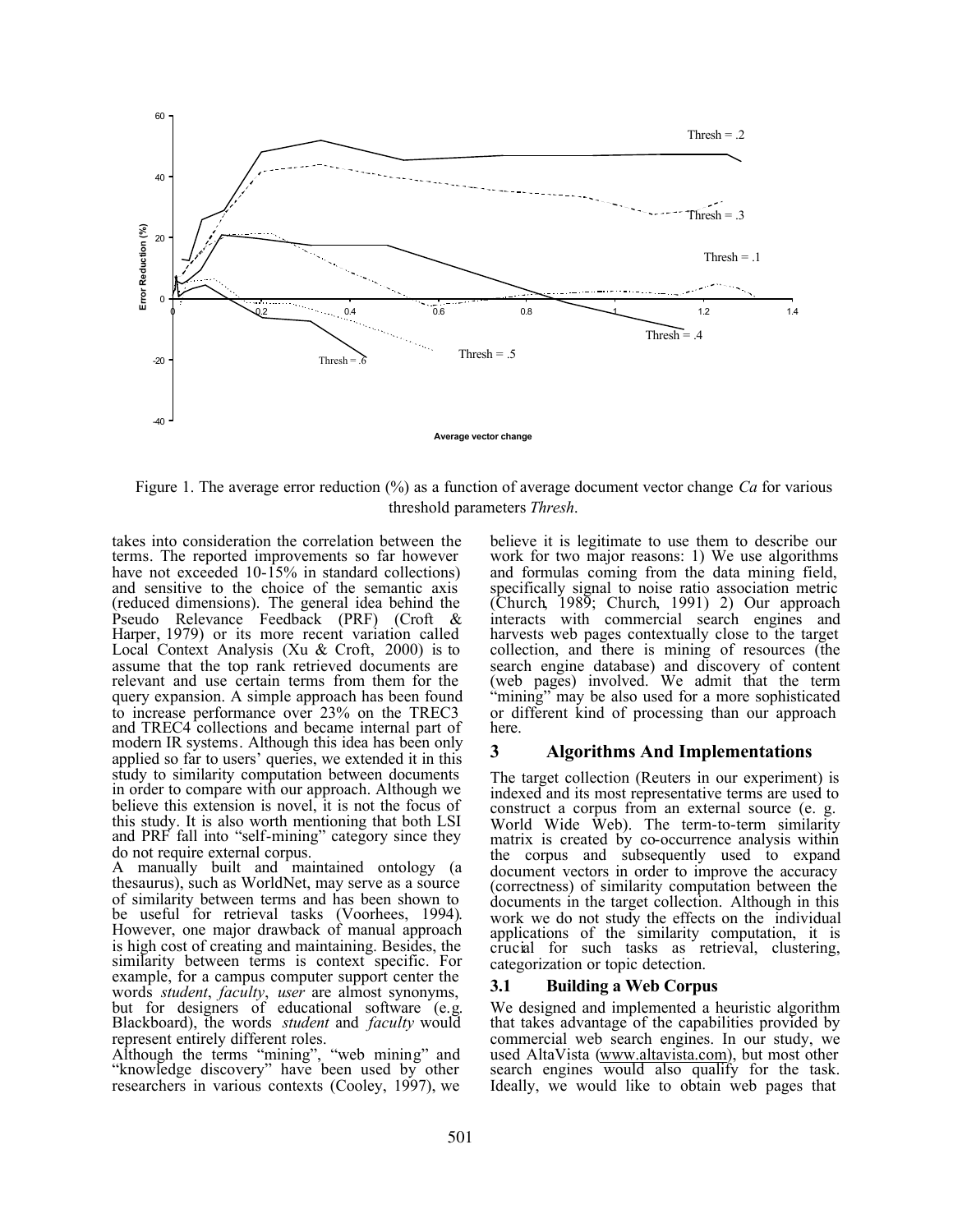

Figure 2. The average error reduction (%) as a function of average document vector change *Ca* for various threshold parameters *Tresh* without "context hint" terms.

contain the terms from the target collection in the similar context. While constructing Web corpus, our spider automatically sends a set of queries to AltaVista and obtains the resulting URLs. The spider creates one query for each term  $\mathfrak{t}$  out of 1000 most frequent terms in the target collection (stop words excluded) according to the following formula:

 $q_i =$  "+" +  $t_i$  + " " + context\_hint

, where  $+$  means string concatenation, quotes are used to represent text strings literally and *context hint* is composed of the top most frequent terms in the target collection (stop words excluded) separated by empty space. Although this way of defining context may seem a bit simplistic , it still worked surprisingly well for our purpose.

According to AltaVista, a word or phrase preceded by '+' sign has to be present in the search results. The presence of the other words and phrases (context hint string in our case) is only desirable but not required. The total number of the context hint terms (108 in this study) is limited by the maximum length of the query string that the search engine can accept.

We chose to use only top 1000 terms for constructing corpus to keep the downloading time manageable. We believe using a larger corpus would demonstrate even larger improvement. Approximately 10% of those terms were phrases. We only used the top 200 hits from each query and only first 20Kbytes of HTML source from each page to convert it into plain text. After removing duplicate URLs and empty pages, we had 19,198 pages in the Web corpus to mine.

Downloading took approximately 6 hours and was performed in parallel, spawning up to 20 java processes at a time, but it still remained the largest scalability bottleneck.

#### **3.2 Semantic Similarity Discovery**

CSSE performs co-occurrence analysis at the document level and computes the following values: *df(t1, t2)* is the joint document frequency, i.e., the number of web pages where both terms *t1* and *t2* occur. df(t) is the document frequency of the term t,

i.e., the number of web pages in which the term t occurs. Then, CSSE applies a well known signal to noise ratio formula coming from data mining (Church, 1991) to establish similarity between terms *t1* and *t2*:

$$
sim(t1, t2)=\log \frac{N \cdot df(t1, t2)}{df(t1) \cdot df(t2)}/\log N, \qquad (1)
$$

where *N* is the total number of documents in the mining collection (corpus),

*log N* is the normalizing factor, so the *sim* value would not exceed *1* and be comparable across collections of different size.

Based on the suggestions from the other studies using formula  $(1)$ , before running our tests, we decided to discard as spurious all the co-occurrences that happened only within one or two pages and all the similarities that are less than the specified threshold *(Thresh).* 

#### **3.3 Vector Expansion**

Since we were modifying document vectors (more general case), but not queries as in the majority of prior studies, we refer to the process as *vector expansion*. As we wrote in literature review, there are many possible heuristic ways to perform vector expansion. After preliminary tests, we settled on the simple linear modification with post re-normalization as presented below. The context of the target collection is represented by the similarity matrix  $sim(t1, t2)$  mined as described in the preceding section. Our vector expansion algorithm adds all the related terms to the vector representation of the document *D* with the weights proportional to the degree of the relationships and the global inverse document frequency (IDF) weighting of the added terms:

$$
w(t, D)' = w(t, D) +
$$
  
\n
$$
a \sum_{t \in d} w(t', D) \sin(t', t) \log \frac{N}{df(t)},
$$
 where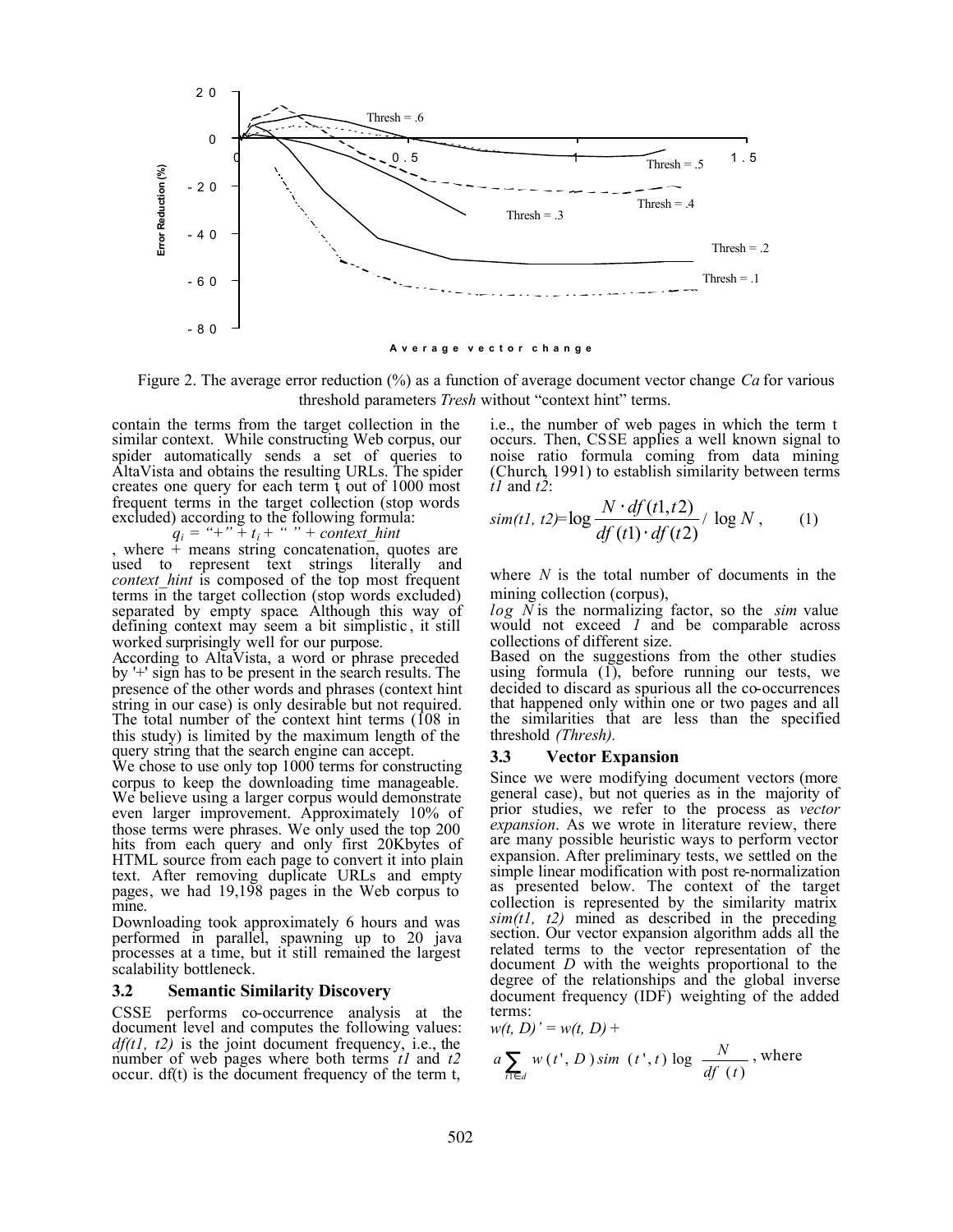$w(t, D)$  is the initial, not expanded, weight of the term  $t$  in the document  $D$  (assigned according to  $TF-$ IDF weighting scheme in our case); *w'(t, D)* is the modified weight of the term *t* in the document *D; t'* iterates through all *(*possibly repeating) terms in the document *D ;* a is the adjustment factor (a parameter controlled in the expansion process).

# **4 Experiments**

## **4.1 Similarity Error Reduction**

Since in this study we were primarily concerned with improving similarity computation but not retrieval per se, we chose a widely used for text categorization Reuters collection (Lewis, 1997) over TREC or similar collections with relevance judgments. We used a modified version of Lewis' (1992) suggestion to derive our evaluation metric, which is similar to the metric derived from Kruskal-Goodman statistics used in Haveliwala et al. (2002) for a study with Yahoo web directory (www.yahoo.com). Intuitively, the metric reflects the probability of algorithm guessing the correct order (called *ground truth*), imposed by a manually created hierarchy (simplified to a partition in Reuters case). Ideally, for each document *D,* the similarity computation algorithm should indicate documents sharing one or more Reuters categories with document D to be more similar to the document *D* than the documents not sharing any categories with *D*. We formalized this intuitive requirement into a metric by the following way. Let's define a test set *Sa* to be the set of all the document triples *(D, D1, D2)* such that  $D^1DI$ ,  $D<sup>1</sup>D2$ ,  $D<sup>1</sup>D<sup>2</sup>$ , and furthermore *D* shares at least one common category with *D1* but no common categories with *D2*. We defined *total error count* (*Ec*) as the number of triples in the test set *Sa* such that  $\sin(D, D1) \leq \sin(D, D2)$  since it should be the other way around. Our accuracy metric reported below is the total error count normalized by the size of the test set *Sa*: *similarity error* =  $\vec{Ec}$  /  $#Sa$ , computed for each Reuters topics and averaged across all of them. The metric ranges from 0 (ideal case) to .5 (random ordering). It also needed an adjustment to provide the necessary continuity as justified in the following. Since the documents are represented by very sparse vectors, very often (about 5% of all triples) documents *D, D1, D2* do not have any terms in common and as a result similarity computation results in a tie: *sim(D,D1) = sim (D, D2)*. A tie can not be considered an error because in that case one can suggest a trivial improvement to the similarity algorithm by simply breaking the ties at random in any direction with an equal chance, and thus reducing errors in 50% of all ties. This is why the metric counts half of all the ties as errors, which completely removes this discontinuity.

We used all the Reuters *78* topics from the "commodity code" group since they are the most "semantic", not trying the others (Economic Indicator Codes, Currency Codes, Corporate Codes). We discarded the topics that had only 1 document and used only the documents that had at least one of the topics. This reduced our test collection to *1841*<br>documents still statistically nowerful and documents, still statistically powerful computationally demanding since millions of triples had to be considered (even after some straightforward algorithmic optimizations). After indexing and stemming (Porter, 1980) the total number of unique stems used for the vector representation was *11461*.

| Weighting<br>Scheme | boolean<br>vectors | TF only | <b>IDF</b> only | TF-<br>IDF |
|---------------------|--------------------|---------|-----------------|------------|
| Similarity Error    | 0.1750             | 0.1609  | 0.1278          | 0.1041     |
| - 11                |                    | 0.120   |                 |            |

Table 2. Comparison of different weighting schemes with the original (not expanded) documents.

Table 2 lists the similarity error averaged by topics for the different weighting schemes we tried first in our experiment. Since TF-IDF weighting was by far the best in this evaluation set up, we limited our expansion experiments to TF-IDF scheme only. For similarity measure between document vectors, we used the most common negative Euclidian distance after normalizing the vectors to unit length. It can be shown, that cosine metric (dot product), the other popular metric, results in the same order and, thus same similarity error as well. Without normalization or stemming the errors were almost twice as much larger.

Although we varied the adjustment parameter *a* in our experiment, for better interpretation, we plotted our primary metric (average error reduction) as a function of *Ca*, the average Euclidian distance between the original and the modified document vectors when both vectors are normalized to unit length. *Ca* serves as a convenient parameter controlling the degree of change in the document vectors, better than *a*, because same values of *a* may result in different changes depending on the term-toterm similarity matrix  $\sin(1, t^2)$ . In theory, *Ca* varies from  $\theta$  (no change) to  $\sqrt{2}$ , the case of maximum possible change (no common terms between initial and expanded representation). By varying adjustment factor *a* from 0 to 10 and higher we observed almost the entire theoretical range of *Ca*: starting from negligible change and going all the way to  $\sqrt{2}$ , where the added terms entirely dominated the original ones. The average number of terms in the document representation was in 60-70 range before expansion and in 200-300 range after<br>the expansion. This of course increased the expansion. This of course increased computational burden. Nevertheless, even after the expansion, the vector representations still remained sparse and we were able to design and implement some straightforward algorithmic improvements taking advantage of this sparsity to keep processing time manageable. The expansion for entire Reuters collection was taking less than one minute on a workstation with Pentium III 697 MHz processor, 256 MB of RAM, with all the sparse representations of the documents and similarity matrix stored in primary memory. This renders the expansion suitable for online processing.

To evaluate the performance of each technique, we used the error reduction  $(\%)$  relatively to the baseline shown in Table 1 (TF-IDF column) averaged across all the topics, which corresponds to the lowest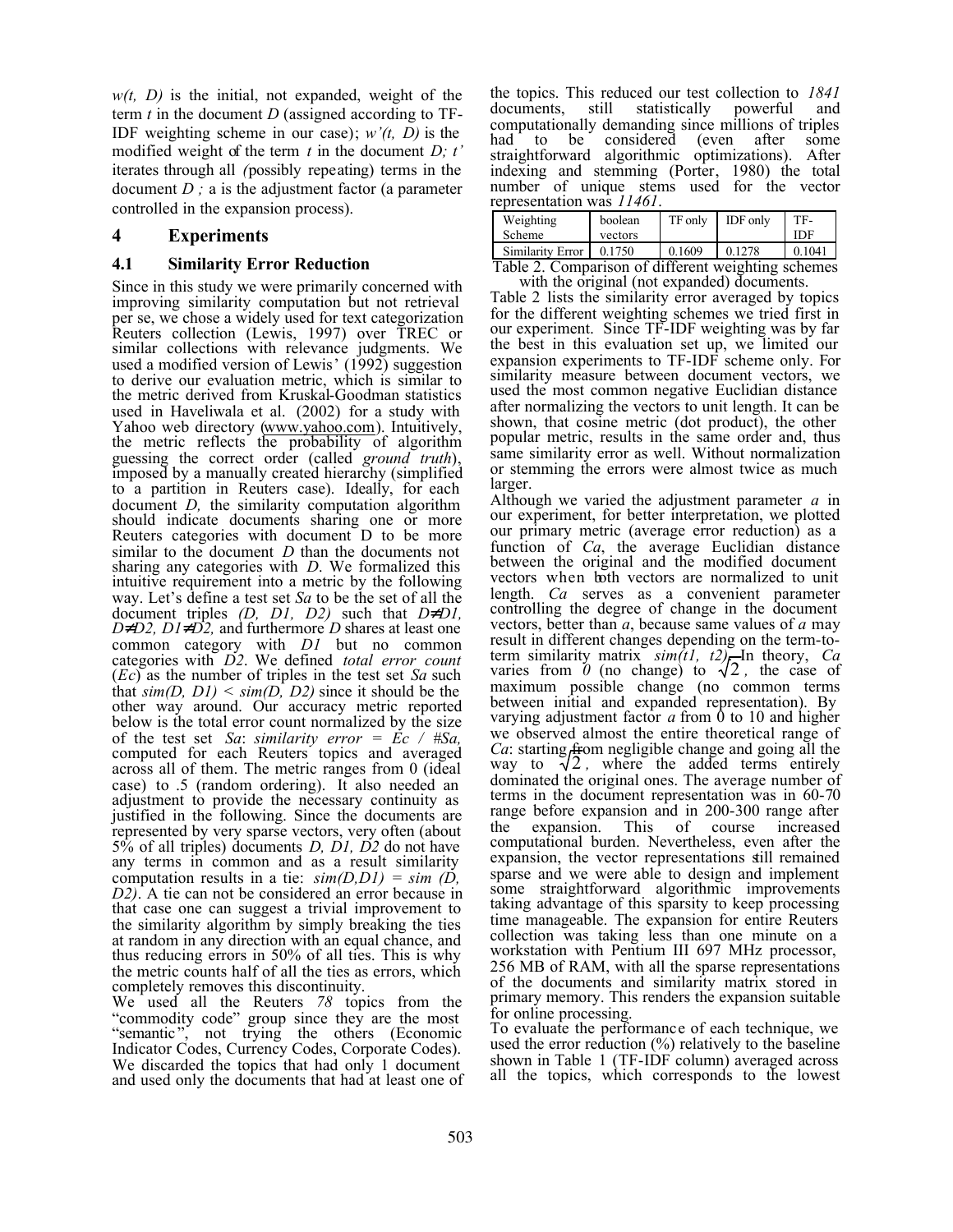

**Average vector change**

Figure 3. The average error reduction (%) as a function of average document vector change *Ca* for various threshold parameters *Tresh* without using external mining collection.

original non-expanded similarity error. Figure 1 shows the error reduction as a function of *Ca* for various values of *Thresh*. We stopped increasing *Ca* once the improvement dropped below -10% to save testing time. Several facts can be observed from the results:

1) The error reduction for *Thresh* in the mid range of *Ca [.2*-*.4]* is very stable, achieves *50%* , which is very large compared with the other known techniques we used for comparison as discussed below. The effect is also comparable with the difference between various weighting functions<br>(Table 2), which we believe renders the  $(2)$ , which we believe improvement practically significant.

2) For small thresholds (*Thresh*  $\leq$  .*I*), the effect is not that stable, possibly since many non-reliable associations are involved in the expansion.

3) Larger thresholds (*Thresh*  $> .4$ ) are also not very reliable since they result in a small number of associations created, and thus require large values of adjustment parameter *a* in order to produce substantial average changes in the document vectors (*Ca*), which results in too drastic change in some document vectors.

4) The error reduction curve is unimodal: it starts from 0 for small *Ca*, since document vectors almost do not change, and grows to achieve maximum for *Ca* somewhere in relatively wide *.1 - .5* range. Then, it decreases, because document vectors may be drifting too far from the original ones, falling below *0* for some large values of *Ca*.

5) For thresholds (*Thresh*) *.2* and *.3*, the effect stays positive even for large values of *Ca*, which is an interesting phenomenon because document vectors are getting almost entirely replaced by their expanded representations.

Some sensitivity of the results with respect to the parameters *Thresh, Ca* is a limitation as occurs similarly to virtually all modern IR improvement techniques. Indeed, Latent Semantic Indexing (LSI) needs to have number of semantic axis to be correctly set, otherwise the performance may degrade. Pseudo Relevance Feedback (PRF) depends on several parameters such as number of documents to use for feedback, adjustment factor, etc. All previously studied expansion techniques depend on the adjustment factor as well. The specific choice of the parameters for real life applications is typically performed manually based on trial and error or by following a machine learning approach: splitting data into training and testing sets. Based on the above results, the similarity threshold (*Thresh*) in *.2-.4* and *Ca* in *.1-.5* range seem to be a safe combination, not degrading and likely to significantly (*20-50%*) improve performance. The performance curve being unimodal with respect to both *Ca* and *Thresh* also makes it easier to tune by looking for maxima. Although we have involved only one test collection in this study, this collection (Reuters) varies greatly in the content and the size of the documents, so we hope our results will generalize to other collections. We also verified that the effect typically diminishes when the size of the mining collection (corpus) is reduced by random sub-sampling. Those results were also similar to those obtained 4 months earlier, although only 80% of the pages in the mining corpus remained.



Figure 4. Comparing to LSI.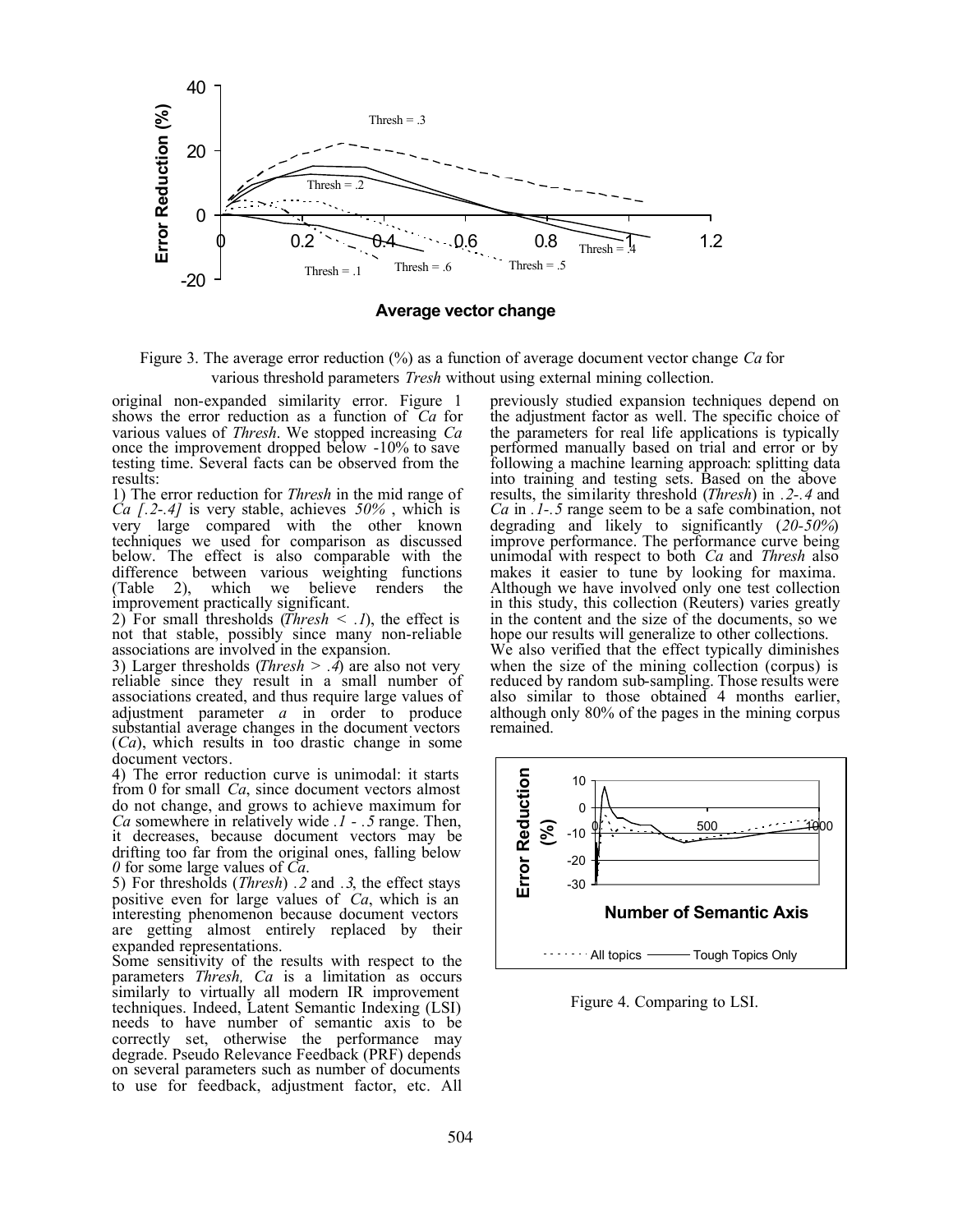

Figure 5. The error reduction as the function of the average vector change due to Pseudo Relevance Feedback for several cut-off numbers Nc.

#### **4.2 Sensitivity Analysis**

To test the importance of the context, we removed the "context hint" terms from the queries used by our agent, and created another (less context specific) corpus for mining. We obtained *175,336* unique URLs, much more than with using "context hint" terms since the overlap between different query results was much smaller. We randomly selected *25,000 URLs* of them and downloaded the referred pages. Then, to make the comparison more objective, we randomly selected *19,198* pages (same number as with using context hint) of the non-empty downloaded pages. We mined the similarity relationships from the selected documents in the same way as described above. The resulting improvement (shown in the Figure 2) was indeed much smaller (*13%* and less) than with using "context hint" terms. It also degrades much quicker for larger *Ca* and more sensitive to the choice of *Thresh*. This may explain why mixed results were reported in the literate when the similarity thesaurus was constructed in a very general setting, but not specifically for the target collection in mind. It is also interesting to note a similar behavior of error reduction as the function of *Ca* and *Thresh*: it is unimodal with maximum in approximately same range of arguments. This may also serve as indirect evidence of stability of the effect (even if smaller in that case) with respect to the parameters involved.

To verify the importance of using external corpus vs. self-mining, we mined the similarity relationships from the same collection (Reuters) that we used for the tests (target collection) using the same mining algorithms. Figure 3 shows that the effect of such "self-mining" is relatively modest (up to 20%), confirming that using the external corpus (the Web in our approach) was crucial. Again, the behavior of the error reduction (even smaller in that case) with respect to *Ca* and *Thresh* is similar to the context specific web corpus mining.

#### **4.3 Comparison with Other Techniques**

Figure 4 shows the similarity error reduction as a function of the number of semantic axis when LSI is applied. The effect with the entire collection (second column) is always negative. So, the Reuters collection in our experiment set up was found to be not a good application of LSI technique, possibly because many of the topics have already small errors even before applying LSI. To verify our implementation and the applicability of LSI to the similarity computation, we applied it only to the "tougher" 26 topics, those in the upper half if ordered by the original similarity error. As Figure 4 reveals, LSI is effective in that case for numbers of semantic axis comparable with number of topics in the target collection. Our findings are well in line with reported in prior research.

We adapted the classic Pseudo Relevance Feedback algorithm (Qiu, 1993), which has been so far applied only to document retrieval tasks, to similarity computation in a straightforward way and also tried several variations of if (not described here due to lack of space). Figure 5 shows the effect as a function of adjustment factor *a* for various cut-off parameters *Nc* (the number of top ranked documents used for feedback*)*. The effect achieves the maximum of around *21%*, consistent with the results reported in prior research. The improvement is close in magnitude to the one due to "self-mining" described above. We do not claim that our approach is better than PRF since it is not entirely meaningful to make this comparison due to the number of parameters and implementation details involved in both. Also, more important, the techniques rely on different source of data: PRF is a "self-mining" approach while CSSE builds and mines external corpus. Thus, CSSE can be used in addition to PRF.

### **5 Conclusions**

In this paper, we proposed and empirically studied an approach to improve similarity computation between text documents by creating a context specific Web corpus and performing similarity mining within it. The results demonstrated that the similarity errors can be reduced by additional 50% after all the standard procedures such as stemming, term weighting, and vector normalization. We also established the crucial importance of the following three factors, which we believe make our technique distinct from those already explored early and explain more encouraging results that we obtained: *1) Using external corpus. 2) Taking the context of the target collection into consideration. 3) Using the appropriate mining formula*. Another important distinction and possible explanation of a more dramatic effect is our focus on similarity computation between text documents, rather than on document retrieval tasks, which have been more extensively studied in the past. Similarity computation is a more general procedure, which in turns defines the quality of virtually all other specific tasks such as document retrieval, summarization, clustering, categorization, topic detection, query by example, etc. Our future plans are to overcome some of the limitations in this study, specifically using more than a single (although standard and very diverse) collection and study other experimental<br>setups, such as document retrieval, text setups, such as document retrieval, text categorization, or topic detection and tracking.